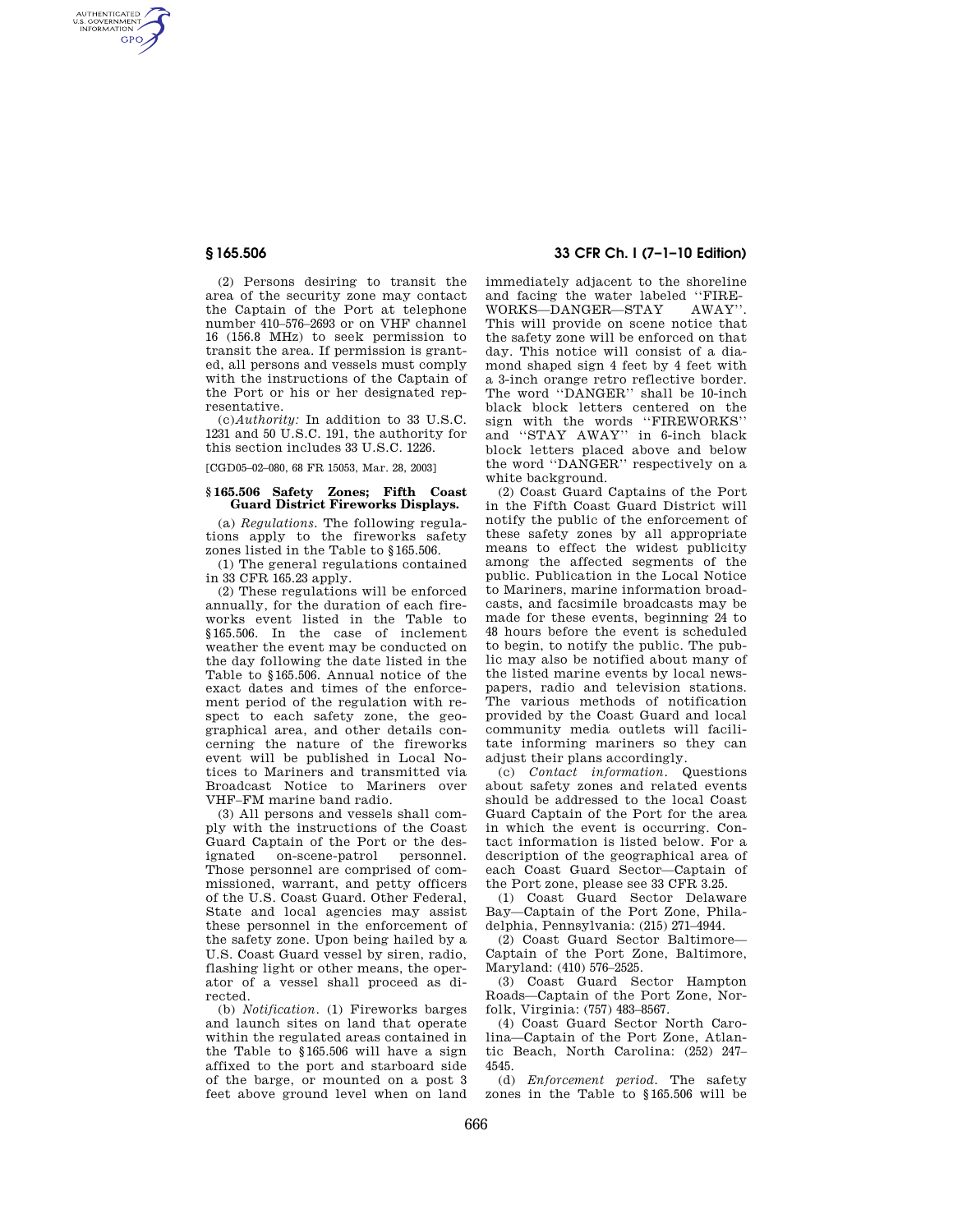## **Coast Guard, DHS § 165.506**

enforced from 5:30 p.m. to 1 a.m. each day a barge with a ''FIREWORKS— DANGER—STAY AWAY'' sign on the port and starboard side is on-scene or a ''FIREWORKS—DANGER—STAY

AWAY'' sign is posted on land adjacent to the shoreline, in a location listed in

the Table to §165.506. Vessels may not enter, remain in, or transit through the safety zones during these enforcement periods unless authorized by the Captain of the Port or designated Coast Guard patrol personnel on scene.

## TABLE TO § 165.506

| Number                                        | Date                                                              | Location                                                      | Regulated area                                                                                                                                                                                                                            |  |
|-----------------------------------------------|-------------------------------------------------------------------|---------------------------------------------------------------|-------------------------------------------------------------------------------------------------------------------------------------------------------------------------------------------------------------------------------------------|--|
| (a) Coast Guard Sector Delaware Bay-COTP Zone |                                                                   |                                                               |                                                                                                                                                                                                                                           |  |
| 1                                             | July 4th                                                          | North Atlantic Ocean, Beth-<br>any Beach, DE, Safety<br>Zone. | The waters of the North Atlantic Ocean within a 500<br>yard radius of the fireworks launch platform in ap-<br>proximate position latitude 38°32'08" N, longitude<br>075°03'15" W, adjacent to shoreline of Bethany<br>Beach, DE.          |  |
|                                               |                                                                   | Indian River Bay, DE,<br>Safety Zone.                         | All waters of the Indian River Bay within a 360 yard ra-<br>dius of the fireworks launch location on the pier in<br>approximate position latitude 38°36'42" N, longitude<br>075°08'18" W, about 700 yards east of Pots Net<br>Point, DE.  |  |
|                                               |                                                                   | Atlantic Ocean, Rehoboth<br>Beach, DE, Safety Zone.           | All waters of the Atlantic Ocean within a 360 yard ra-<br>dius of the fireworks barge in approximate position<br>latitude 38°43'01.2" N, longitude 075°04'21" W, ap-<br>proximately 400 yards east of Rehoboth Beach, DE.                 |  |
|                                               |                                                                   | North Atlantic Ocean, Ava-<br>Ion, NJ, Safety Zone.           | The waters of the North Atlantic Ocean within a 500<br>yard radius of the fireworks barge in approximate lo-<br>cation latitude 39°05'31" N, longitude 074°43'00" W,<br>in the vicinity of the shoreline at Avalon, NJ.                   |  |
|                                               | 5  July 4th, September-2nd<br>Saturday.                           | Barnegat Bay, Barnegat<br>Township, NJ, Safety<br>Zone.       | The waters of Barnegat Bay within a 500 yard radius<br>of the fireworks barge in approximate position lati-<br>tude 39°44'50" N, longitude 074°11'21" W, approxi-<br>mately 500 yards north of Conklin Island, NJ.                        |  |
|                                               |                                                                   | North Atlantic Ocean, Cape<br>May, NJ, Safety Zone.           | The waters of the North Atlantic Ocean within a 500<br>yard radius of the fireworks barge in approximate lo-<br>cation latitude 38°55'36" N, longitude 074°55'26" W,<br>immediately adjacent to the shoreline at Cape May,<br>NJ.         |  |
|                                               |                                                                   | Delaware Bay, North Cape<br>May, NJ, Safety Zone.             | All waters of the Delaware Bay within a 500 yard ra-<br>dius of the fireworks barge in approximate position<br>latitude 38°58'00" N, longitude 074°58'30" W.                                                                              |  |
|                                               | 8    August-3rd Sunday                                            | Great Egg Harbor Inlet,<br>Margate City, NJ, Safety<br>Zone.  | All waters within a 500 yard radius of the fireworks<br>barge in approximate location latitude 39°19'33" N,<br>longitude 074°31'28" W, on the Intracoastal Water-<br>way near Margate City, NJ.                                           |  |
|                                               | 9  July 4th, August every<br>Thursday, September 1st<br>Thursday. | Metedeconk River, Brick<br>Township, NJ, Safety<br>Zone.      | The waters of the Metedeconk River within a 300 yard<br>radius of the fireworks launch platform in approxi-<br>mate position latitude 40°03'24" N, longitude<br>074°06'42" W, near the shoreline at Brick Township,<br>NJ.                |  |
|                                               |                                                                   | North Atlantic Ocean,<br>Ocean City, NJ, Safety<br>Zone.      | The waters of the North Atlantic Ocean within a 500<br>yard radius of the fireworks barge in approximate lo-<br>cation latitude 39°16'22" N, longitude 074°33'54" W,<br>in the vicinity of the shoreline at Ocean City, NJ.               |  |
|                                               | 11    May-4th Saturday                                            | Barnegat Bay, Ocean<br>Township, NJ, Safety<br>Zone.          | All waters of Barnegat Bay within a 500 yard radius of<br>the fireworks barge in approximate position latitude<br>39°47'33" N, longitude 074°10'46" W.                                                                                    |  |
|                                               | 12  July 4th                                                      | Little Egg Harbor, Parker<br>Island, NJ, Safety Zone.         | All waters of Little Egg Harbor within a 500 yard radius<br>of the fireworks barge in approximate position lati-<br>tude 39°34'18" N, longitude 074°14'43" W, approxi-<br>mately 100 yards north of Parkers Island.                       |  |
|                                               | 13    September-3rd Saturday                                      | Delaware River, Chester,<br>PA, Safety Zone.                  | All waters of the Delaware River near Chester, PA just<br>south of the Commodore Barry Bridge within a 250<br>yards radius of the fireworks barge located in ap-<br>proximate position latitude 39°49'43.2" N, longitude<br>075°22'42" W. |  |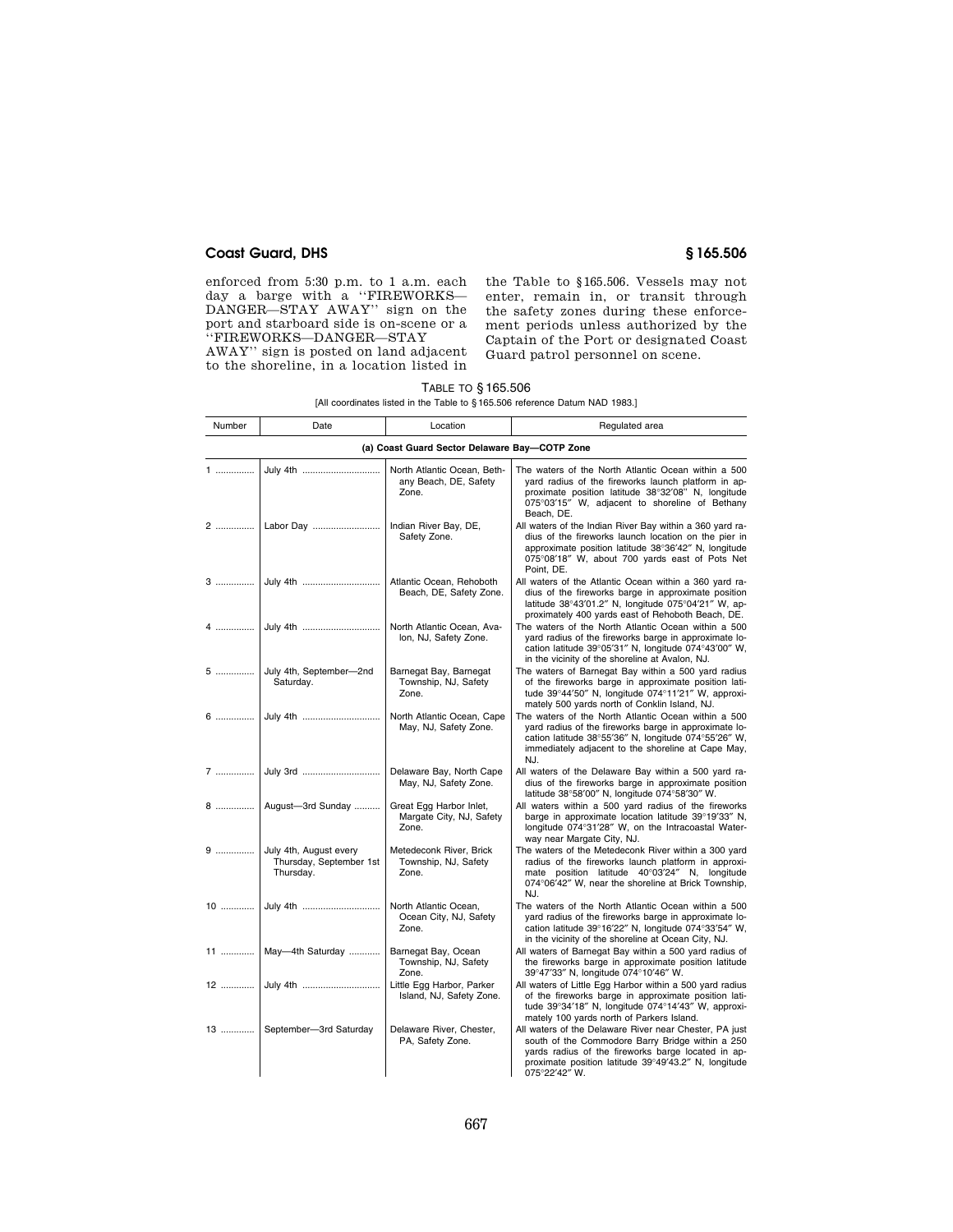# **§ 165.506 33 CFR Ch. I (7–1–10 Edition)**

### TABLE TO § 165.506—Continued

| Number | Date                                                      | Location                                            | Regulated area                                                                                                                                                                                                                                                                                                                                                                                          |
|--------|-----------------------------------------------------------|-----------------------------------------------------|---------------------------------------------------------------------------------------------------------------------------------------------------------------------------------------------------------------------------------------------------------------------------------------------------------------------------------------------------------------------------------------------------------|
| 14     | September-3rd Saturday                                    | Delaware River, Essington,<br>PA, Safety Zone.      | All the waters of the Delaware River near Essington,<br>PA, west of Little Tinicum Island within a 250 yards<br>radius of the fireworks barge located in the approxi-<br>mate position latitude 39°51'18" N, longitude<br>$075^{\circ}18'57''$ W.                                                                                                                                                       |
| 15     | July 4th, Columbus Day,<br>December 31st, January<br>1st. | Delaware River, Philadel-<br>phia, PA, Safety Zone. | All waters of Delaware River, adjacent to Penns Land-<br>ing, Philadelphia, PA, bounded from shoreline to<br>shoreline, bounded on the south by a line running<br>east to west from points along the shoreline at lati-<br>tude 39°56'31.2" N, longitude 075°08'28.1" W;<br>thence to latitude 39°56'29.1" N, longitude<br>075°07'56.5" W, and bounded on the north by the<br>Benjamin Franklin Bridge. |

|  |  | (b) Coast Guard Sector Baltimore-COTP Zone |  |
|--|--|--------------------------------------------|--|
|  |  |                                            |  |

| 1       | April-1st or 2nd Saturday                                           | Washington Channel,<br>Upper Potomac River,<br>Washington, DC, Safety<br>Zone. | All waters of the Upper Potomac River within a 150<br>yard radius of the fireworks barge in approximate<br>position latitude 38°52'09" N, longitude 077°01'13"<br>W, located within the Washington Channel in Wash-<br>ington Harbor, DC.                                                                                                                                                                                                                                 |
|---------|---------------------------------------------------------------------|--------------------------------------------------------------------------------|---------------------------------------------------------------------------------------------------------------------------------------------------------------------------------------------------------------------------------------------------------------------------------------------------------------------------------------------------------------------------------------------------------------------------------------------------------------------------|
| 2       | July 4th, December-1st<br>and 2nd, Saturday, De-<br>cember 31st.    | Severn River and Spa<br>Creek, Annapolis, MD,<br>Safety Zone.                  | All waters of the Severn River and Spa Creek within<br>an area bounded by a line drawn from latitude<br>38°58'39.6" N, longitude 076°28'49" W; thence to<br>latitude 38°58'41" N, longitude 076°28'14" W;<br>thence to latitude 38°59'01" N, longitude 076°28'37"<br>W; thence to latitude 38°58'57" N, longitude<br>076°28'40" W, located near the entrance to Spa<br>Creek in Annapolis, Maryland.                                                                      |
| 3.      | Saturday before Independ-<br>ence Day holiday.                      | Middle River, Baltimore<br>County, MD, Safety<br>Zone.                         | All waters of the Middle River within a 300 yard radius<br>of the fireworks barge in approximate position lati-<br>tude 39°17'45" N, longitude 076°23'49" W, approxi-<br>mately 300 yards east of Rockaway Beach, near<br>Turkey Point.                                                                                                                                                                                                                                   |
|         | 4  July 4th, December 31st                                          | Patapsco River (Middle<br>Branch), Baltimore, MD,<br>Safety Zone.              | All waters of the Patapsco River, Middle Branch, within<br>an area bound by a line drawn from the following<br>points: latitude 39°15'22" N, longitude 076°36'36"<br>W; thence to latitude 39°15'10" N, longitude<br>076°36'00" W; thence to latitude 39°15'40" N, lon-<br>gitude 076°35'23" W; thence to latitude 39°15'49" N,<br>longitude 076°35'47" W; thence to the point of ori-<br>gin, located approximately 600 yards east of Han-<br>over Street (SR-2) Bridge. |
| 5 …………… | June 14th, July 4th, Sep-<br>tember-2nd Saturday,<br>December 31st. | Northwest Harbor (East<br>Channel), Patapsco<br>River, MD, Safety Zone.        | All waters of the Patapsco River within a 300 yard ra-<br>dius of the fireworks barge in approximate position<br>39°15'55" N, 076°34'35" W, located adjacent to the<br>East Channel of Northwest Harbor.                                                                                                                                                                                                                                                                  |
| 6       | May-3rd Friday, July 4th,<br>December 31st.                         | Baltimore Inner Harbor, Pa-<br>tapsco River, MD, Safety<br>Zone.               | All waters of the Patapsco River within a 150 yard ra-<br>dius of the fireworks barge in approximate position<br>latitude 39°16'55" N, longitude 076°36'17" W, lo-<br>cated at the entrance to Baltimore Inner Harbor, ap-<br>proximately 150 yards southwest of pier 6.                                                                                                                                                                                                  |
|         | 7    May-3rd Friday, July 4th,<br>December 31st.                    | Baltimore Inner Harbor, Pa-<br>tapsco River, MD, Safety<br>Zone.               | The waters of the Patapsco River within a 100 yard ra-<br>dius of approximate position latitude 39°17'03" N,<br>longitude 076°36'36" W, located in Baltimore Inner<br>Harbor, approximately 150 yards southeast of pier 1.                                                                                                                                                                                                                                                |
|         | 8  July 4th, December 31st                                          | Northwest Harbor (West<br>Channel) Patapsco<br>River, MD, Safety Zone.         | All waters of the Patapsco River within a 300 yard ra-<br>dius of the fireworks barge in approximate position<br>latitude 39°16'21" N, longitude 076°34'38" W, lo-<br>cated adjacent to the West Channel of Northwest<br>Harbor.                                                                                                                                                                                                                                          |
|         |                                                                     | Patuxent River, Calvert<br>County, MD, Safety<br>Zone.                         | All waters of the Patuxent River within a 280 yard ra-<br>dius of the fireworks barge in approximate position<br>latitude 38°19'06.6" N, longitude 076°26'10.1" W,<br>approximately 1450 yards west of Drum Point, MD.                                                                                                                                                                                                                                                    |
|         |                                                                     | Patuxent River, Solomons<br>Island, Calvert County,<br>MD, Safety Zone.        | All waters of the Patuxent River within a 400 yard ra-<br>dius of the fireworks barge located at latitude<br>38°19'03" N, longitude 076°26'07.6" W.                                                                                                                                                                                                                                                                                                                       |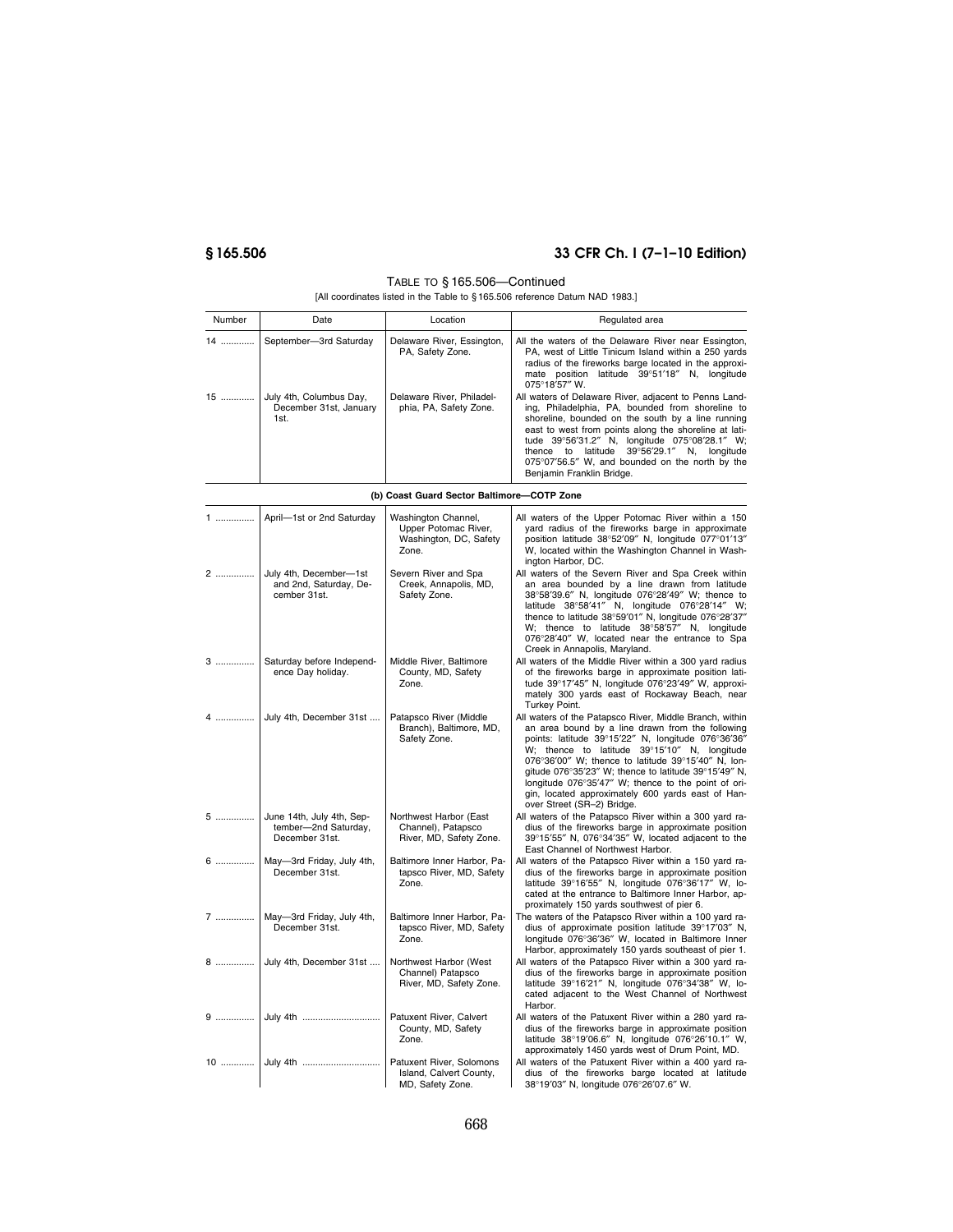# **Coast Guard, DHS § 165.506**

### TABLE TO § 165.506—Continued [All coordinates listed in the Table to § 165.506 reference Datum NAD 1983.]

| Number | Date                                                                      | Location                                                           | Regulated area                                                                                                                                                                                                                                                                                                                                                                                                                                                                                                                                                                                                                          |
|--------|---------------------------------------------------------------------------|--------------------------------------------------------------------|-----------------------------------------------------------------------------------------------------------------------------------------------------------------------------------------------------------------------------------------------------------------------------------------------------------------------------------------------------------------------------------------------------------------------------------------------------------------------------------------------------------------------------------------------------------------------------------------------------------------------------------------|
| 11     | July 4th                                                                  | Patuxent River, Solomons<br>Island, MD, Safety Zone.               | All waters of Patuxent River within a 300 yard radius<br>of the fireworks barge in an area bound by the fol-<br>lowing points: latitude 38°19'42" N, longitude<br>076°28'02" W; thence to latitude 38°19'26" N, lon-<br>gitude 076°28'18" W; thence to latitude 38°18'48" N,<br>longitude 076°27'42" W; thence to latitude 38°19'06"<br>N, longitude 076°27'25" W; thence to the point of or-<br>igin, located near Solomons Island, MD.                                                                                                                                                                                                |
| 12     | July 4th                                                                  | Chester River, Kent Island<br>Narrows, MD, Safety<br>Zone.         | All waters of the Chester River, within an area bound<br>by a line drawn from the following points: latitude<br>38°58'50" N, longitude 076°15'00" W; thence north<br>to latitude 38°59'00" N, longitude 076°15'00" W;<br>thence east to latitude 38°59'00" N, longitude<br>076°14'46" W; thence<br>southeast to latitude<br>38°58'50" N, longitude 076°14'28" W; thence south-<br>west to latitude 38°58'37" N, longitude 076°14'36"<br>W, thence northwest to latitude 38°58'42" N, lon-<br>gitude 076°14'55" W, thence to the point of origin,<br>located approximately 900 yards north of Kent Island<br>Narrows (US-50/301) Bridge. |
| 13     | July 3rd                                                                  | Chesapeake Bay, Chesa-<br>peake Beach, MD, Safe-<br>ty Zone.       | All waters of the Chesapeake Bay within a 150 yard<br>radius of the fireworks barge in approximate position<br>latitude 38°41'33" N, longitude 076°31'48" W, lo-<br>cated near Chesapeake Beach, Maryland.                                                                                                                                                                                                                                                                                                                                                                                                                              |
| 14     | July 4th                                                                  | Choptank River, Cam-<br>bridge, MD, Safety Zone.                   | All waters of the Choptank River within a 300 yard ra-<br>dius of the fireworks launch site at Great Marsh<br>Point, located at latitude 38°35'06" N, longitude<br>076°04'46" W.                                                                                                                                                                                                                                                                                                                                                                                                                                                        |
| 15     | July-2nd and last Satur-<br>day.                                          | Potomac River, Charles<br>County, MD, Safety<br>Zone.              | All waters of the Potomac River within a 300 yard ra-<br>dius of the fireworks barge in approximate position<br>latitude 38°20'18" N, longitude 077°15'00" W, ap-<br>proximately 700 yards north of the shoreline at Fair-<br>view Beach, Virginia.                                                                                                                                                                                                                                                                                                                                                                                     |
| 16     | May-last Saturday, July<br>4th.                                           | Potomac River, Charles<br>County, MD-Mount<br>Vernon, Safety Zone. | All waters of the Potomac River within a 300 yard ra-<br>dius of the fireworks launch site near the Mount<br>Vernon Estate, in Fairfax County, Virginia, located at<br>latitude 38°42'24" N, longitude 077°04'56" W.                                                                                                                                                                                                                                                                                                                                                                                                                    |
| 17     | October-1st Saturday                                                      | Dukeharts Channel, Poto-<br>mac River, MD, Safety<br>Zone.         | All waters of the Potomac River within a 300 yard ra-<br>dius of the fireworks barge in approximate position<br>latitude 38°13'48" N, longitude 076°44'37" W, lo-<br>cated adjacent to Dukeharts Channel near Coltons<br>Point, Maryland.                                                                                                                                                                                                                                                                                                                                                                                               |
| 18     | July-Day before Inde-<br>pendence Day holiday,<br>November-last Friday.   | Potomac River, National<br>Harbor, MD, Safety<br>Zone.             | All waters of the Potomac River within an area bound<br>by a line drawn from the following points: latitude<br>38°47'18" N, longitude 077°01'01" W; thence to lati-<br>tude 38°47'11" N, longitude 077°01'26" W; thence to<br>latitude 38°47'25" N, longitude 077°01'33" W;<br>thence to latitude 38°47'32" N, longitude 077°01'08"<br>W; thence to the point of origin, located at National<br>Harbor, Maryland.                                                                                                                                                                                                                       |
|        | 19  July 4th, September-last<br>Saturday.                                 | Susquehanna River, Havre<br>de Grace, MD, Safety<br>Zone.          | All waters of the Susquehanna River within a 150 yard<br>radius of the fireworks barge in approximate position<br>latitude 39°32'42" N, longitude 076°04'30" W, ap-<br>proximately 800 yards east of the waterfront at<br>Havre de Grace, MD.                                                                                                                                                                                                                                                                                                                                                                                           |
| 20     | June and July-Saturday<br>before Independence<br>Day holiday.             | Miles River, St. Michaels,<br>MD, Safety Zone.                     | All waters of the Miles River within a 200 yard radius<br>of the fireworks barge in approximate position lati-<br>tude 38°47'42" N, longitude 076°12'23" W, located<br>near the waterfront of St. Michaels, Maryland.                                                                                                                                                                                                                                                                                                                                                                                                                   |
| 21     | June and July-Saturday<br>or Sunday before Inde-<br>pendence Day holiday. | Tred Avon River, Oxford,<br>MD, Safety Zone.                       | All waters of the Tred Avon River within a 150 yard ra-<br>dius of the fireworks barge in approximate position<br>latitude 38°41'48" N, longitude 076°10'38" W, ap-<br>proximately 500 yards northwest of the waterfront at<br>Oxford, MD.                                                                                                                                                                                                                                                                                                                                                                                              |
| 22     | July 3rd                                                                  | Northeast River, North<br>East, MD, Safety Zone.                   | All waters of the Northeast River within a 300 yard ra-<br>dius of the fireworks barge in approximate position<br>latitude 39°35'26" N, longitude 075°57'00" W, ap-<br>proximately 400 yards south of North East Commu-<br>nity Park.                                                                                                                                                                                                                                                                                                                                                                                                   |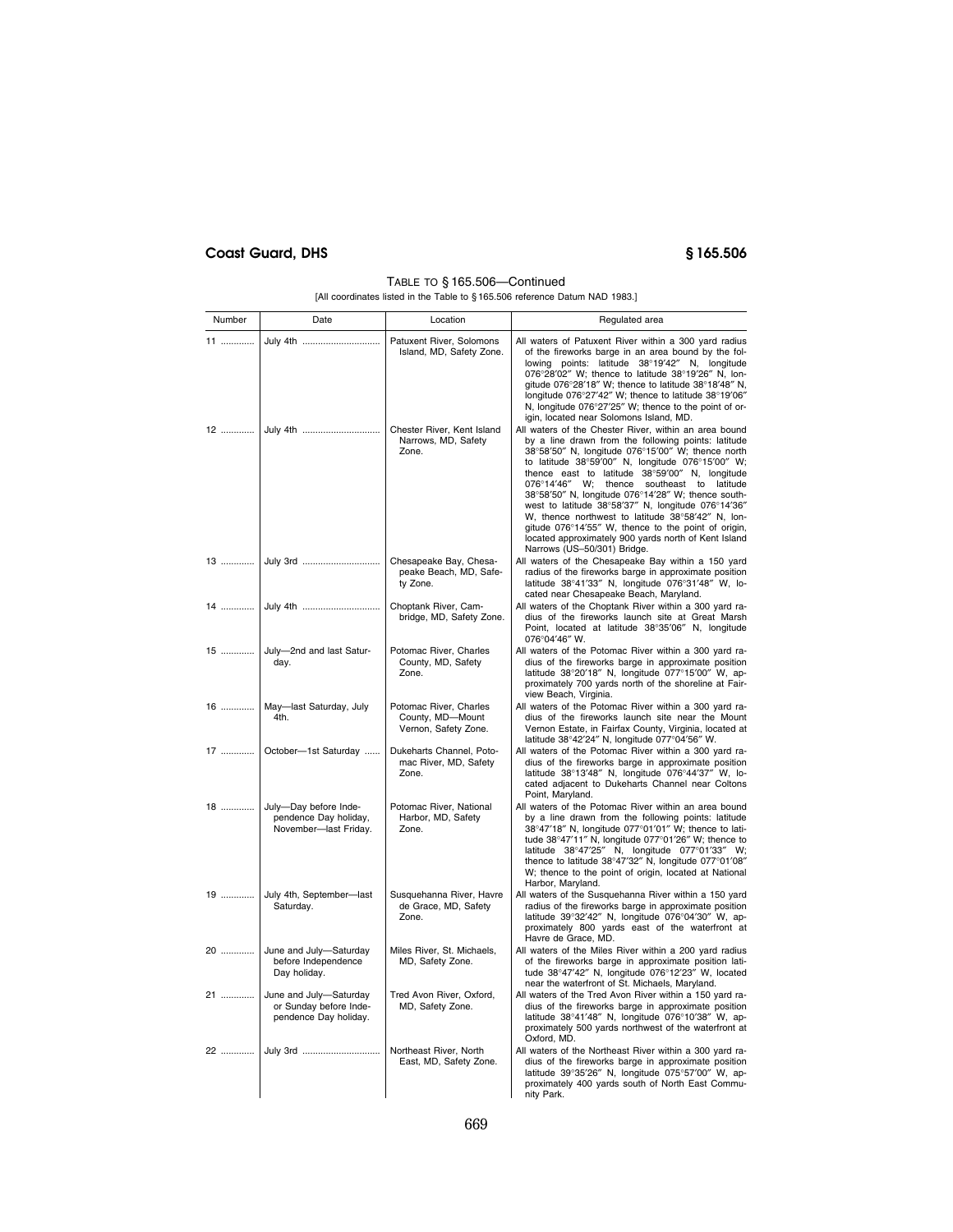# **§ 165.506 33 CFR Ch. I (7–1–10 Edition)**

### TABLE TO § 165.506—Continued

| Number   | Date                                                                                                                                                                                                                  | Location                                                                                                        | Regulated area                                                                                                                                                                                                                                                                                                                                                                                                                                                                                                            |
|----------|-----------------------------------------------------------------------------------------------------------------------------------------------------------------------------------------------------------------------|-----------------------------------------------------------------------------------------------------------------|---------------------------------------------------------------------------------------------------------------------------------------------------------------------------------------------------------------------------------------------------------------------------------------------------------------------------------------------------------------------------------------------------------------------------------------------------------------------------------------------------------------------------|
| 23<br>24 | June-2nd or 3rd Satur-<br>day, July-1st or 2nd<br>Saturday, September-<br>1st or 2nd Saturday.<br>March through October, at<br>the conclusion of<br>evening MLB games at<br><b>Washington Nationals</b><br>Ball Park. | Upper Potomac River, Al-<br>exandria, VA, Safety<br>Zone.<br>Anacostia River, Wash-<br>ington, DC, Safety Zone. | All waters of the Upper Potomac River within a 300<br>yard radius of the fireworks barge in approximate<br>position 38°48'37" N, 077°02'02" W, located near<br>the waterfront of Alexandria, Virginia.<br>All waters of the Anacostia River, within a 350 yard ra-<br>dius of the fireworks barge in approximate position<br>38°52'16" N, 077°00'13" W, approximately 500<br>yards southeast of the shoreline near Washington<br>Nationals Ball Park.                                                                     |
| 25       | June-last Saturday                                                                                                                                                                                                    | Potomac River, Prince Wil-<br>liam County, VA, Safety<br>Zone.                                                  | All waters of the Potomac River within a 200 yard ra-<br>dius of the fireworks barge in approximate position<br>latitude 38°34'08" N, longitude 077°15'34" W, lo-<br>cated near Cherry Hill, Virginia.                                                                                                                                                                                                                                                                                                                    |
|          |                                                                                                                                                                                                                       | (c) Coast Guard Sector Hampton Roads-COTP Zone                                                                  |                                                                                                                                                                                                                                                                                                                                                                                                                                                                                                                           |
| 1        | July 4th                                                                                                                                                                                                              | Atlantic Ocean, Ocean<br>City, MD, Safety Zone.                                                                 | All waters of the Atlantic Ocean in an area bound by<br>the following points: latitude 38°19'39.9" N, longitude<br>075°05'03.2" W; thence to latitude 38°19'36.7" N,<br>longitude 075°04'53.5" W; thence to latitude<br>38°19'45.6" N, longitude 075°04'49.3" W; thence to<br>latitude 38°19'49.1" N, longitude 075°05'00.5" W;<br>thence to point of origin. The size of the proposed<br>zone extends approximately 300 yards offshore from<br>the fireworks launch area located at the High Water<br>mark on the beach. |
| 2        | May-4th Sunday, June-<br>3rd Monday, June 29th<br>and July 4th, August-<br>1st and 4th Sunday, Au-<br>gust 6th, September-<br>1st and 4th Sunday.                                                                     | Isle of Wight Bay, Ocean<br>City, MD, Safety Zone.                                                              | All waters of Isle of Wight Bay within a 350 yard radius<br>of the fireworks barge in approximate position lati-<br>tude 38°22'32" N, longitude 075°04'30" W.                                                                                                                                                                                                                                                                                                                                                             |
| 3        | July 4th                                                                                                                                                                                                              | Assawoman Bay, Fenwick<br>Island-Ocean City, MD,<br>Safety Zone.                                                | All waters of Assawoman Bay within a 360 yard radius<br>of the fireworks launch location on the pier at the<br>West end of Northside Park, in approximate position<br>latitude 38°25'57.6" N, longitude 075°03'55.8" W.                                                                                                                                                                                                                                                                                                   |
| 4        | July 4th                                                                                                                                                                                                              | Broad Bay, Virginia Beach,<br>VA, Safety Zone.                                                                  | All waters of the Broad Bay within a 400 yard radius of<br>the fireworks display in approximate position latitude<br>36°52'08" N, longitude 076°00'46" W, located on the<br>shoreline near the Cavalier Golf and Yacht Club, Vir-<br>ginia Beach, Virginia.                                                                                                                                                                                                                                                               |
| 5        | October-1st Friday                                                                                                                                                                                                    | York River, West Point,<br>VA, Safety Zone.                                                                     | All waters of the York River near West Point, VA within<br>a 400 yard radius of the fireworks display located in<br>approximate position latitude 37°31'25" N, longitude<br>076°47'19" W.                                                                                                                                                                                                                                                                                                                                 |
| 6        | July 4th                                                                                                                                                                                                              | York River, Yorktown, VA,<br>Safety Zone.                                                                       | All waters of the York River within a 400 yard radius of<br>the fireworks display in approximate position latitude<br>37°14'14" N, longitude 076°30'02" W, located near<br>Yorktown, Virginia.                                                                                                                                                                                                                                                                                                                            |
| 7        | July 4th                                                                                                                                                                                                              | Chincoteague Channel,<br>Chincoteague, VA, Safe-<br>ty Zone.                                                    | All waters of the Chincoteague Channel within a 360<br>yard radius of the fireworks launch location at the<br>Chincoteague carnival waterfront in approximate po-<br>sition latitude 37°55'40.3" N, longitude 075°23'10.7"<br>W, approximately 900 yards southwest of Chin-<br>coteague Swing Bridge.                                                                                                                                                                                                                     |
|          | 8    May-1st Friday, July 4th                                                                                                                                                                                         | James River, Newport<br>News, VA, Safety Zone.                                                                  | All waters of the James River within a 325 yard radius<br>of the fireworks barge in approximate position lati-<br>tude 36°58'30" N, longitude 076°26'19" W, located<br>in the vicinity of the Newport News Shipyard, New-<br>port News, Virginia.                                                                                                                                                                                                                                                                         |
| 9        |                                                                                                                                                                                                                       | Chesapeake Bay, Hamp-<br>ton, VA, Safety Zone.                                                                  | All waters of the Chesapeake Bay within a 350 yard<br>radius of approximate position latitude 37°02'23" N,<br>longitude 076°17'22" W, located near Buckroe<br>Beach.                                                                                                                                                                                                                                                                                                                                                      |
|          | 10  June-4th Friday                                                                                                                                                                                                   | Chesapeake Bay, Norfolk,<br>VA, Safety Zone.                                                                    | All waters of the Chesapeake Bay within a 400 yard<br>radius of the fireworks display located in position<br>latitude 36°57'21" N, longitude 076°15'00" W, lo-<br>cated near Ocean View Fishing Pier.                                                                                                                                                                                                                                                                                                                     |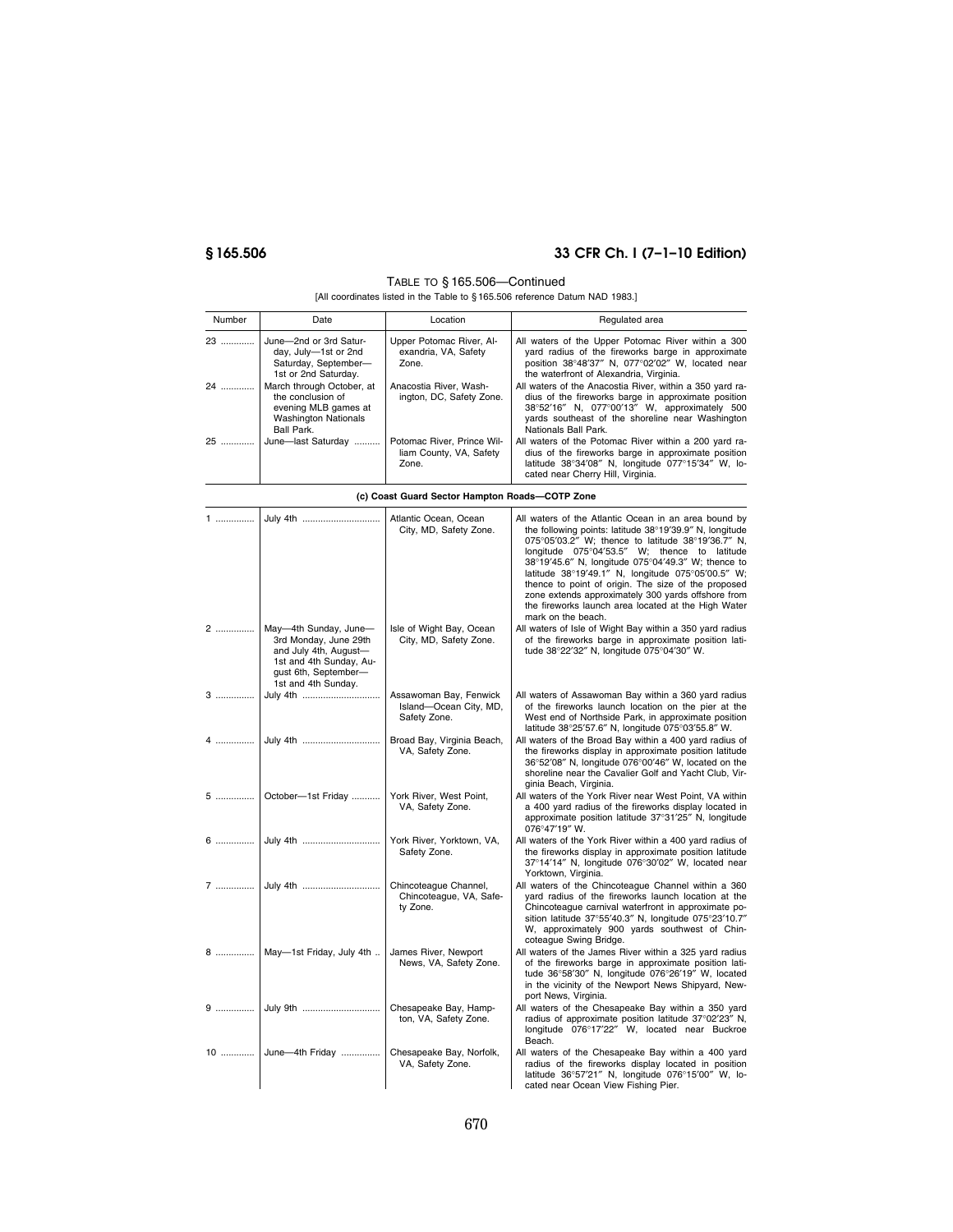# **Coast Guard, DHS § 165.506**

## TABLE TO § 165.506—Continued

| Number | Date                                                                                                                                                                     | Location                                                          | Regulated area                                                                                                                                                                                                                                                                                                                                                                                                                                                                                                                                                                                                                                  |
|--------|--------------------------------------------------------------------------------------------------------------------------------------------------------------------------|-------------------------------------------------------------------|-------------------------------------------------------------------------------------------------------------------------------------------------------------------------------------------------------------------------------------------------------------------------------------------------------------------------------------------------------------------------------------------------------------------------------------------------------------------------------------------------------------------------------------------------------------------------------------------------------------------------------------------------|
| 11     |                                                                                                                                                                          | Chesapeake Bay, Virginia<br>Beach, VA, Safety Zone.               | All waters of the Chesapeake Bay 400 yard radius of<br>the fireworks display in approximate position latitude<br>36°55'02" N, longitude 076°03'27" W, located at the<br>First Landing State Park at Virginia Beach, Virginia.                                                                                                                                                                                                                                                                                                                                                                                                                   |
| 12     | Memorial Day, June-1st<br>and 2nd Friday, Saturday<br>and Sunday, July 4th,<br>November-4th Satur-<br>day, December-1st Sat-<br>urday and December<br>31st, January-1st. | Elizabeth River, Southern<br>Branch, Norfolk, VA,<br>Safety Zone. | All waters of the Elizabeth River Southern Branch in<br>an area bound by the following points: latitude<br>36°50'54.8" N, longitude 076°18'10.7" W; thence to<br>latitude 36°51'7.9" N, longitude 076°18'01" W;<br>thence to latitude 36°50'45.6" N, longitude<br>076°17'44.2" W; thence to latitude 36°50'29.6" N,<br>longitude 076°17'23.2" W; thence to latitude<br>36°50'7.7" N, longitude 076°17'32.3" W; thence to<br>latitude 36°49'58" N, longitude 076°17'28.6" W;<br>thence to latitude 36°49'52.6" N, longitude<br>076°17'43.8" W; thence to latitude 36°50'27.2" N,<br>longitude 076°17'45.3" W thence to the point of ori-<br>gin. |
| 13     | May-2nd Saturday, Sep-<br>tember-1st Saturday<br>and Sunday, Decem-<br>ber-1st Saturday.                                                                                 | Appomattox River, Hope-<br>well, VA, Safety Zone.                 | All waters of the Appomattox River within a 400 yard<br>radius of the fireworks barge in approximate position<br>latitude 37°19'11" N, longitude 077°16'55" W.                                                                                                                                                                                                                                                                                                                                                                                                                                                                                  |
| 14     | July-3rd Saturday                                                                                                                                                        | John H. Kerr Reservoir,<br>Clarksville, VA, Safety<br>Zone.       | All waters of John H. Kerr Reservoir within a 400 yard<br>radius of approximate position latitude 36°37'51" N,<br>longitude 078°32'50" W, located near the south end<br>of the State Route 15 Highway Bridge.                                                                                                                                                                                                                                                                                                                                                                                                                                   |
| 15     | May, June, July, August,<br>September, October-<br>every Wednesday, Fri-<br>day, Saturday and Sun-<br>day, July 4th.                                                     | Atlantic Ocean, Virginia<br>Beach, VA, Safety Zone.<br>А.         | All waters of the Atlantic Ocean within a 1000 yard ra-<br>dius of the center located near the shoreline at ap-<br>proximate position latitude 36°51'12" N, longitude<br>075°58'06" W, located off the beach between 17th<br>and 31st streets.                                                                                                                                                                                                                                                                                                                                                                                                  |
| $16$   | September-4th Saturday                                                                                                                                                   | Atlantic Ocean, VA Beach,<br>VA, Safety Zone. B.                  | All waters of the Atlantic Ocean within a 350 yard ra-<br>dius of approximate position latitude 36°50'35" N,<br>longitude 075°58'09" W, located on the 14th Street<br>Fishing Pier.                                                                                                                                                                                                                                                                                                                                                                                                                                                             |
|        | 17    August-4th Friday and<br>Saturday.                                                                                                                                 | Atlantic Ocean, VA Beach,<br>VA, Safety Zone. C.                  | All waters of the Atlantic Ocean within a 350 yard ra-<br>dius of approximate position latitude 36°49'55" N,<br>longitude 075°58'00" W, located off the beach be-<br>tween 2nd and 6th streets.                                                                                                                                                                                                                                                                                                                                                                                                                                                 |
|        |                                                                                                                                                                          | Nansemond River, Suffolk,<br>VA, Safety Zone.                     | All waters of the Nansemond River within a 350 yard<br>radius of approximate position latitude 36°44'27" N,<br>longitude 076°34'42" W, located near Constant's<br>Wharf in Suffolk, VA.                                                                                                                                                                                                                                                                                                                                                                                                                                                         |
|        | 19    February-4th Saturday,<br>July 4th.                                                                                                                                | Chickahominy River, Wil-<br>liamsburg, VA, Safety<br>Zone.        | All waters of the Chickahominy River within a 400 yard<br>radius of the fireworks display in approximate posi-<br>tion latitude 37°14'50" N, longitude 076°52'17" W,<br>near Barrets Point, Virginia.                                                                                                                                                                                                                                                                                                                                                                                                                                           |
|        |                                                                                                                                                                          | James River, Williamsburg,<br>VA, Safety Zone.                    | All waters of the James River within a 350 yard radius<br>of approximate position latitude 37°13'23.3" N, lon-<br>gitude 076°40'11.8" W, located near Kingsmill Re-<br>sort.                                                                                                                                                                                                                                                                                                                                                                                                                                                                    |
|        |                                                                                                                                                                          | (d) Coast Guard Sector North Carolina-COTP Zone                   |                                                                                                                                                                                                                                                                                                                                                                                                                                                                                                                                                                                                                                                 |

| 1 | July 4th, October-1st Fri-<br>day.                                           | Morehead City Harbor<br>Channel, NC, Safety<br>Zone.  | All waters of the Morehead City Harbor Channel that<br>fall within a 360 yard radius of latitude 34°43'01" N,<br>longitude 076°42'59.6" W, a position located at the<br>west end of Sugar Loaf Island, NC.                                                                                                                                                                                                                                                                                                                                                                                                                                                                                                                        |  |  |
|---|------------------------------------------------------------------------------|-------------------------------------------------------|-----------------------------------------------------------------------------------------------------------------------------------------------------------------------------------------------------------------------------------------------------------------------------------------------------------------------------------------------------------------------------------------------------------------------------------------------------------------------------------------------------------------------------------------------------------------------------------------------------------------------------------------------------------------------------------------------------------------------------------|--|--|
| 2 | April-2nd Saturday, July<br>4th, August-3rd Mon-<br>day, October-1st Friday. | Cape Fear River, Wil-<br>mington, NC, Safety<br>Zone. | All waters of the Cape Fear River within an area<br>bound by a line drawn from the following points: lati-<br>tude 34°13'54" N, longitude 077°57'06" W; thence<br>northeast to latitude 34°13'57" N, longitude<br>077°57'05" W; thence north to latitude $34^{\circ}14'11''$ N,<br>longitude 077°57'07" W; thence northwest to latitude<br>34°14'22" N, longitude 077°57'19" W; thence west<br>to latitude $34^{\circ}14'22''$ N, longitude $077^{\circ}57'06''$ W;<br>thence southeast to latitude 34°14'07" N, longitude<br>077°57'00" W; thence south to latitude $34^{\circ}13'54''$ N,<br>longitude 077°56'58" W; thence to the point of ori-<br>gin, located approximately 500 yards north of Cape<br>Fear Memorial Bridge. |  |  |